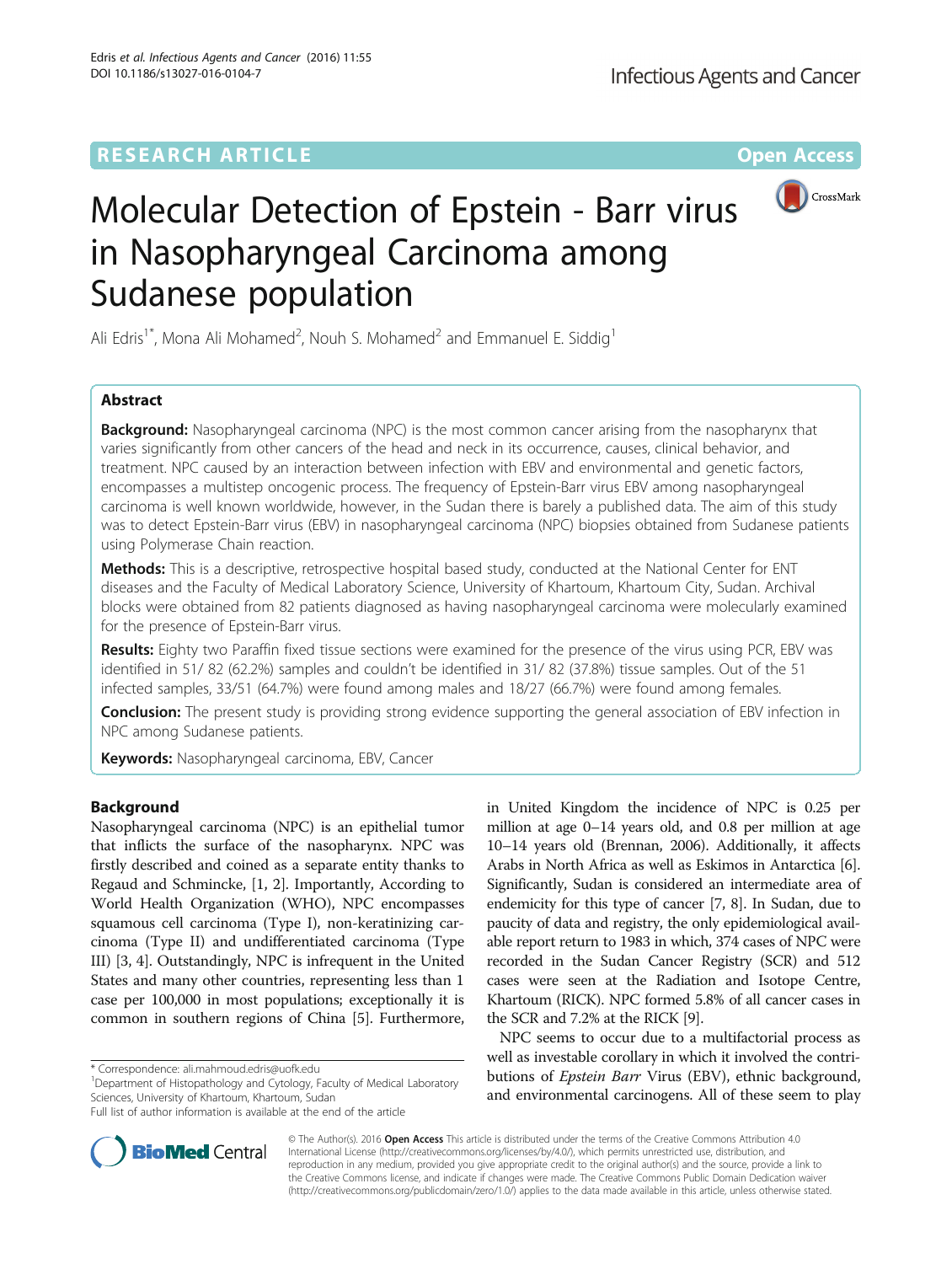an important role in the development of NPC. Epstein-Barr virus (EBV) is a canonical human herpes virus that is associated with several malignancies, namely, Burkitt lymphoma (BL), Hodgkin lymphoma (HL), gastric cancer, and, most importantly, nasopharyngeal carcinoma (NPC) [[7\]](#page-4-0). Intriguingly, in all these tumors, EBV infection is predominantly latent. Inlatent infection, expressed EBV genes are restricted to six EBV nuclear antigens (EBNA1, −2, −3A, −3B, −3C, and -LP), three latent membrane proteins (LMP1, −2A, −and 2B), and two small non polyadenylated RNAs (EBER1 and −2).

LMP1, a constitutive member of the tumor necrosis factor receptor super family, moreover, is considered to be a potent oncogenic protein owing to of its transforming effects on rodent fibroblasts as much as it is essential for the immortalization of B lymphocytes along with epithelial cells, prominently, this protein is highly expressed in most EBV-associated human malignancies [[10, 11\]](#page-4-0).

The aim of the present study was to screen for EBV among Sudanese NPC patients.

# Methods

## Study design

This was a descriptive, retrospective; hospital - based study, conducted at nasopharyngeal carcinoma clinic within the ENT Khartoum Teaching Hospital, and the Faculty of Medical Laboratory Science, University of Khartoum, Khartoum City, Sudan. during the period of October 2015 till January 2016. In this manner archival blocks of 82 patients diagnosed with nasopharyngeal carcinoma were retrieved for the detection of EBV.

# Preparation of Formalin fixed Paraffin block prior DNA extraction

Formalin fixed, Paraffin-embedded blocks were cut into 12 μm thick sections using rotary microtome (Leica), and the tissue transferred into eppendorf tube under stringent sterile condition to avoid contaminations (by using a sterile knife for each block, and after each block the block holder and knife holder were washed using 70% ethanol). After that For each eppendorf tube 1 ml xylene was added twice over for 10 min to dissolve the paraffin wax from the tissue, and then rehydrated through a series of ethanol washes starting with 95% followed by 90%, and 70% for 3 min for each. Proteins were digested by proteinase K. Buffer containing denaturing agent (sodium dodecyl sulfate (SDS)), was added to facilitate digestion as described by Pikor and his associates [[12](#page-4-0)]. Nucleic acids were purified from the tissue lysate using buffer saturated phenol with the aid of high speed centrifugation (14.000 rpm). Ensuing phenol extractions, RNase A (at 100  $\mu$ g/ml for 1 h at 37 °C) was added to eliminate contaminating RNA. Additional phenol extractions following the incubation with RNase A were used to remove any residual enzyme. 3 M Sodium acetate and 100% isopropanol were added to precipitate DNA, subsequently, high speed centrifugation (14.000 rpm / 10 mins) was used to pellet the DNA and ease removal of isopropanol. Washing with 70% ethanol was performed to dispose of excess salts, followed by centrifugation to re-pellet the DNA as described by Pikor and his associates [\[13](#page-4-0), [14](#page-4-0)]. DNA is resuspended in distilled water, quantified and stored at −20 °C. Purified DNA was afterwards used in downstream applications of PCR.

## Assessment of DNA Quality

DNA quality was assessed using 1% Agarose gel electrophoresis and further evaluated in terms of the A260/280 ratio in a Nanodrop 1000 apparatus.

## Molecular identification by polymerase chain reaction

We used primer for the EBV-LMP-1 gene forward 5- CCG AAG AGG TTG AAA ACA AA-3 and Reverse 5- GTG GGG GTC GTC ATC ATC TC-3.

## Molecular identification by polymerase chain reaction

Polymerase chain reaction (PCR) was carried out for amplification of target EBV genome by using genomic DNA template  $(1.5 \mu L)$  of EBV detection). The PCR was performed in one step (single tube) in a 25 μl final volume using iNtRON's Maxime PCR PreMix Kit (i-Taq) (Korea) according to manufacturer instruction. Then the samples were pre-incubated at 110 °C for 4 min, followed by initial denaturation at 95 °C for 5 min, and 35 cycles of denaturation at 94 °C for 1 min, and 35 cycles of annealing at 60 °C for 1 min and 35 cycles of elongation at 72 °C for 1 min, and final elongation at 72 °C for 10 min, performed on a thermocycler (SensoQuest brand).

## Statistical analysis

The statistical analysis of the results was done using the SPSS (vs. 16.0) statistical software. The Chi-Squared test was used to compare the frequencies of the categorical variables. A value of  $p < 0.05$  was considered statistically significant.

# Results

The age of the patients was ranged between 10 and 87 years and the median age was 43 years. The distribution by gender was found to be 55 (67.1%) males and 27 (32.9%) females with male/female ratio 2.03 to 1.00. Regarding WHO Histological classification, twenty (24.4%) and 62 (75.6%) of the biopsies were classified as types II, III respectively; cases of type I Nasopharyngeal carcinoma were not available (Table [1\)](#page-2-0). The distribution of patients by residence, noticeably, most cases of NPC were coming from Western Sudan representing 22/82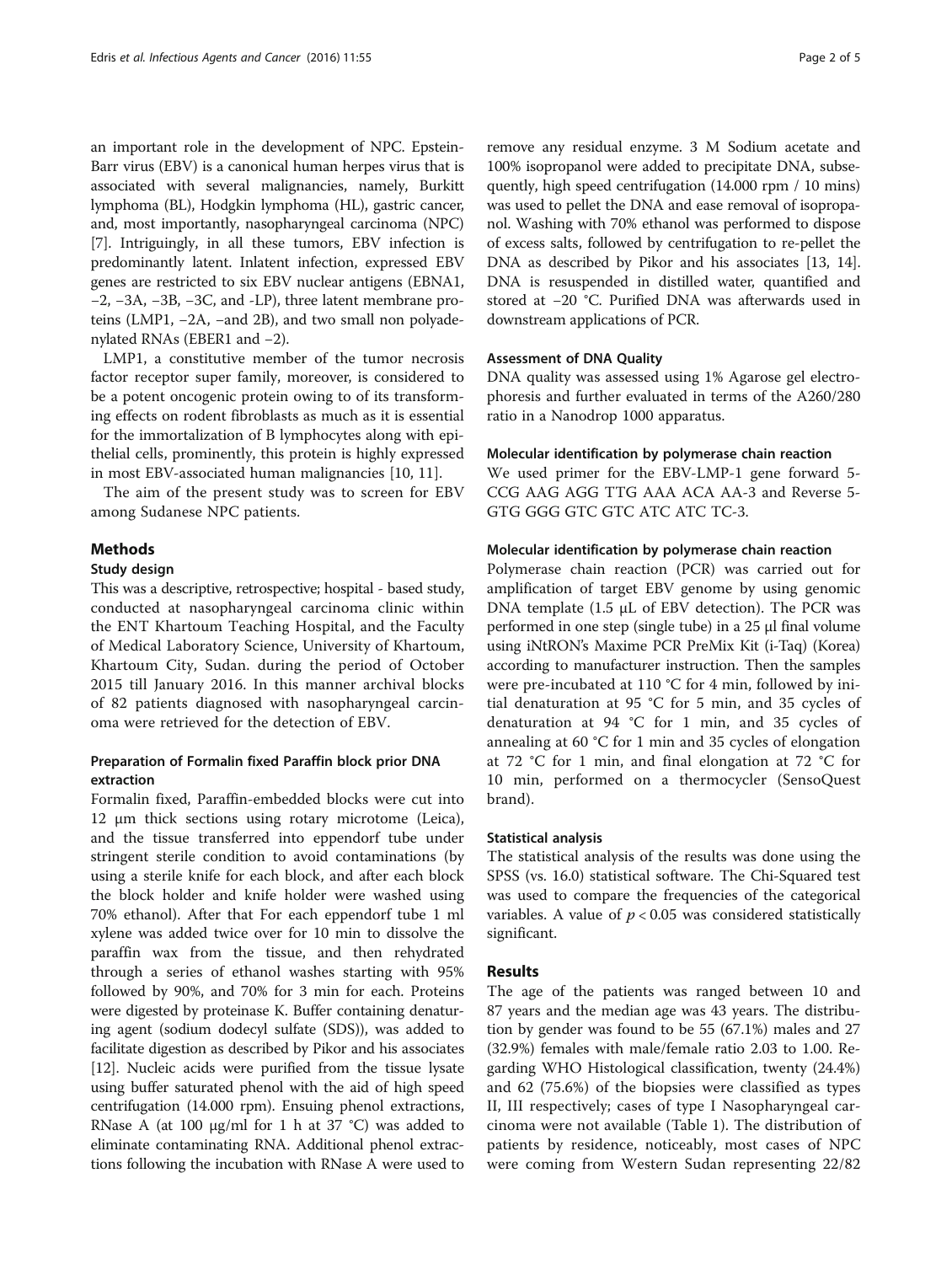| Characteristics |            |
|-----------------|------------|
| Age range       | $10 - 87$  |
| Gender          |            |
| Male            | 55 (67.1%) |
| Female          | 27 (32.9%) |
| Histology       |            |
| WHO I           | $0(0\%)$   |
| WHO II          | 62 (75.6%) |
| WHO III         | 20 (24.4%) |
| Residence       |            |
| North           | 15         |
| South           | 18         |
| West            | 21         |
| East            | 11         |
| Central         | 17         |

<span id="page-2-0"></span>Table. 1 Shows the distribution of study population by gender, age, residence and histopathology

(25.6%) followed by Southern Sudan constituting 18/82 (22%), as shown in (Table 1).

Among 82 NPC tissue specimens, EBV DNA was identified in 51/ 82 (62.2%) samples and failed to be identified in 31/ 82 (37.8%) tissue samples. Among the 51 infected samples, Viral positivity was expressed in 33/ 51 (64.7%) among males, whereas 18/27 (66.7%) was expressed among females (Table 2).

The highest frequency of infection rates were seen among age group 21–40 years representing 16/51 (31.3%) ensued by ages ranged between 41–60 and 61–80 years, constituting 14/51 (27.4%) correspondingly, then 0–20 years and 80+ representing 4/51 (7.8%) and3/51 (5.9%) respectively (Table 3).

With regard to EBV infection by residence, notably, by far the majority of infections were detected among Western region's populations, representing 15/ 51 (29.4%) followed by Southern region's populations, constituting 12/51 (23.5%) as shown in (Table 4).

# **Discussion**

Nasopharyngeal carcinoma (NPC) is relatively a rare cancer in most parts of the world, although, it is the most commonly diagnosed head and neck cancer in certain

Table. 2 Shows Distribution of the study population by gender and EBV infection

| Gender | EBV (LMP 1) |            |    |
|--------|-------------|------------|----|
|        | Negative    | Positive   |    |
| Male   | 22 (40%)    | 33 (60%)   | 55 |
| Female | 9 (33.3%)   | 18 (66.6%) | 27 |
| Total  | 31 (37.8%)  | 51 (62.1%) | 82 |

Table. 3 Distribution of the study population by age and EBV infection

| Age Group    | EBV (LMP 1)    |          | Total |
|--------------|----------------|----------|-------|
|              | Negative       | Positive |       |
| $0 - 20$     | 3              | 4        | 7     |
| $21 - 40$    | 9              | 16       | 25    |
| $41 - 60$    | 15             | 14       | 29    |
| $61 - 80$    | $\overline{4}$ | 14       | 18    |
| More than 80 | 0              | 3        | 3     |
| Total        | 31             | 51       | 82    |

region of Southeast Asia. Evolving body of researches indicates that the age standardized incidence rate is less than 1 per 100.000 people per year for either gender worldwide [[15](#page-4-0), [16\]](#page-4-0). Isolated northern populations such as Eskimos and Greenlanders also show high incidence. There is a moderate incidence in North Africa, Israel, Kuwait, the Sudan and parts of Kenya and Uganda. Furthermore, in most populations, the age standardized annual incidence rate of NPC is much higher among males compared to females, with male to female ratio around 2–3: 1 in high and moderate risk areas.

Infection with EBV has been implicated in the development of nasopharyngeal carcinoma by several different lines of compelling evidence. Historically, the first indication was the observation that sera from African and American patients with nasopharyngeal carcinoma were often more positive for precipitating antibodies to antigens prepared from cultured Burkitt lymphoma cells than controls [\[17](#page-4-0)]. This observation has since been confirmed in serological studies showing elevated titers of IgG and in particular IgA antibodies against EBV viral capsid, early and nuclear antigens in nasopharyngeal carcinoma patients data being less convincing for type I than types II and III, manifesting as apparent ethnic variations [\[18\]](#page-4-0). Much compelling than the sero-prevalence surveys in patients are, the results of a prospective study of 9699 persons which showed that presence of IgA anti-EBV viral capsid antigen antibodies or neutralizing EBV specific anti-DNase antibodies correlated with subsequent risk for nasopharyngeal carcinoma [\[19\]](#page-4-0).

Table. 4 Distribution of the study population by residence and EBV infection

| Residence | EBV (LMP 1) |          | Total |
|-----------|-------------|----------|-------|
|           | Negative    | Positive |       |
| Central   | 6           | 11       | 17    |
| Northern  | 10          | 5        | 15    |
| Southern  | 6           | 12       | 18    |
| Eastern   | 3           | 8        | 11    |
| Western   | 6           | 15       | 21    |
| Total     | 31          | 51       | 82    |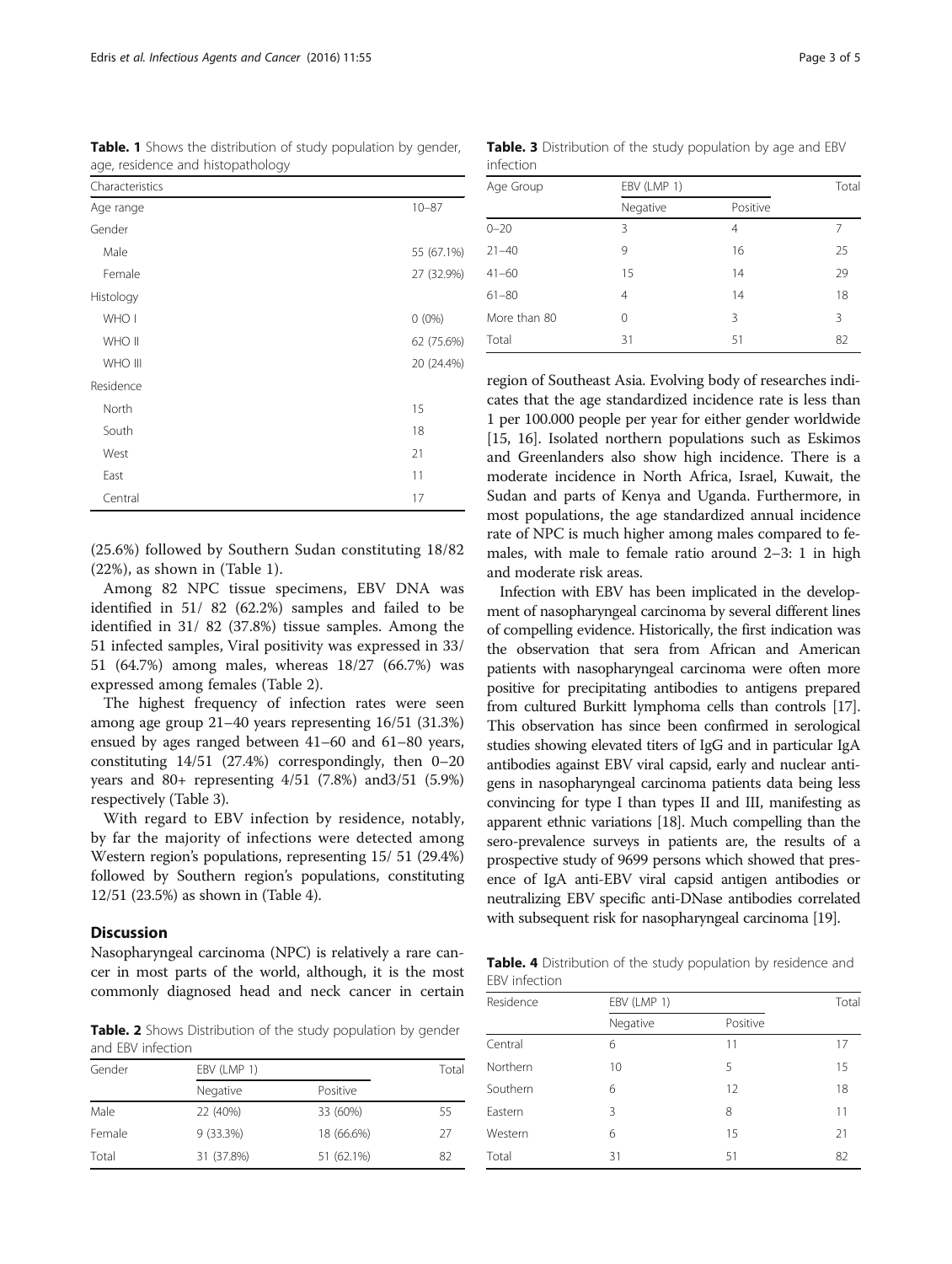<span id="page-3-0"></span>In the current study, the correlation between NPC and the presence of the EBV genome was evaluated. An extremely significant positive correlation was found based on two genes encoding for EBV viral proteins. Exhaustive studies have investigated this correlation; nevertheless, these findings are greatly contradictory. The role of EBV infection in the etiology of NPC in Sudan had been reported since 1979 [[20](#page-4-0)]. In addition, a recent study used 53 biopsies obtained from Sudanese patients 43 with NPC beside ten normal samples were used to investigate the presence of viral genome in non malignant cells; the study was aimed at investigating the presence of EBV using EBER-ISH. Intriguingly, their results showed that all nasopharyngeal carcinoma biopsies (100%) were positive for EBER1among all carcinoma cells, however, no hybridization was observed among all 10 nonmalignant tissues [[21\]](#page-4-0). Surprisingly, these are findings greatly discordant from the prevalence of EBV obtained in our present study (62.2%), possibly this might be attributed to their small sample size 43 compared to ours which is 82 specimens. Furthermore, a study was conducted by Ahmed and associates [\[9](#page-4-0)], on 150 biopsies obtained from Sudanese patients with NPC, was screened for the presence of EBV genes; EBV nuclear antigen-4 (EBNA-4) and latent membrane protein-1 (LMP1) using Polymerase Chain Reaction (PCR) [[25\]](#page-4-0). Significantly, EBV genes were detected in 92/150 (61.3%) tissue samples, accordingly, these results are in agreement with our prevalence (62.2%). Interestingly, the incidence of EBV among South Africa patients with NPC were much higher, in a study conducted by Janse and his associates, they investigated the incidence of EBV among 38 NPC Patients using PCR to amplified EBER region, their results shows that EBV were detected in 82% (31/38) of the tumours [[21](#page-4-0)].

The distribution of NPC by gender, Among 82 NPC cases, there were 55 (67.1%), males and there were 27 (32.9%) females with male/female ratio 2.03 to 1.00, this indicating that the number of males with NPC was much higher than females, growing body of researches have previously reported this finding [\[7](#page-4-0), [8](#page-4-0), [21\]](#page-4-0).

Strangely enough, the frequency of EBV infection was higher among males, however, when comparing the per centage of EBV infection within each group, (66.7%) of women were relatively infected whereas (64.7%) were men. Moreover, meaningful evidences have shown that NPC is much often diagnosed among men compared to women, interestingly, it tends to occur at an earlier age than do most cancers [\[22](#page-4-0)–[25](#page-4-0)]. However, there are no studies, specifically, focusing on the prognostic impact of gender on NPC. Moreover the EBV positive cases were reported to be occurring between  $2<sup>th</sup>$  and  $4<sup>th</sup>$  decades of life, followed by  $4<sup>th</sup>$  to  $6<sup>th</sup>$  and  $6<sup>th</sup>$  to  $8<sup>th</sup>$  decades of life, our results in are in consistent manner resembling previous reports [\[9](#page-4-0)].

Regarding the histopathological subtypes of NPC among our current study populations, we found them to be WHO type II and III, whereupon in accordance to report from other endemic areas [[26](#page-4-0)]. Additionally, our results are in accord with previous studies reported in Sudan [[8](#page-4-0)]. Interestingly, these subtypes i.e. II and III are associated with high rates of EBV detection [[27](#page-4-0)].

In regard to the distribution of EBV infection by residence and, the great majority of infections were detected among Western region's populations, representing 15/ 51 (29.4%) followed by fully-fledged Southern region's populations, constituting 12/51 (23.5%), these finding are in concordance to that recently reported by Ahmed and colleagues [\[9\]](#page-4-0), which show a high incidence of EBV among western region's populations. Additionally, a groundbreaking study conducted by Abdullah and his fellows, reported a high frequency of NPC in western Sudan, however, they attributed their data to the presence of radioactive uranium in areas [\[8](#page-4-0)].

# Conclusion

In conclusion, the data presented in this study suggest that possibly EBV could be involved in initiating NPC among Sudanese Patients. Using EBV as an excellent marker might pay off for NPC especially for people with a family history of NPC.

#### Abbreviation

EBNA: Epstein Barr nuclear antigen; EBV: Epstein Barr virus; LMP: Latent membrane protein; NPC: Nasopharyngeal carcinoma; PCR: Polymerase chain reaction

#### Acknowledgements

We would like to express our gratitude to Miss Abeer Musa for her indefatigable help and support.

#### Authors' contributions

MAM and EES conceived and designed the study; MAM and EES performed the study; MAM, EES, AME and NSM analyzed the data; MAM, EES, AME and NSM wrote the manuscript. All authors read and approved the final manuscript.

#### Competing interests

The authors declare that they have no competing interests.

#### Ethics approval and consent to participate

The study was ethically approved by the Faculty Research Board, Faculty of Medical Laboratory Sciences, University of Khartoum.

#### Author details

<sup>1</sup>Department of Histopathology and Cytology, Faculty of Medical Laboratory Sciences, University of Khartoum, Khartoum, Sudan. <sup>2</sup>Department of Parasitology and Medical Entomology, Faculty of Medical Laboratory Sciences, Nile College, Khartoum, Sudan.

#### Received: 8 June 2016 Accepted: 23 October 2016 Published online: 08 November 2016

#### References

- 1. Regaud C. Lympho-épitheliome de l'hypopharynxtraitépar la roentgenthérapie. Bull Soc Franc Otorhinolaryngol. 1921;34:209–14.
- 2. Schmincke A. ÜberlymphoepithelialeGeschwülste. Beitr Pathol Anat. 1921;68:161–70.